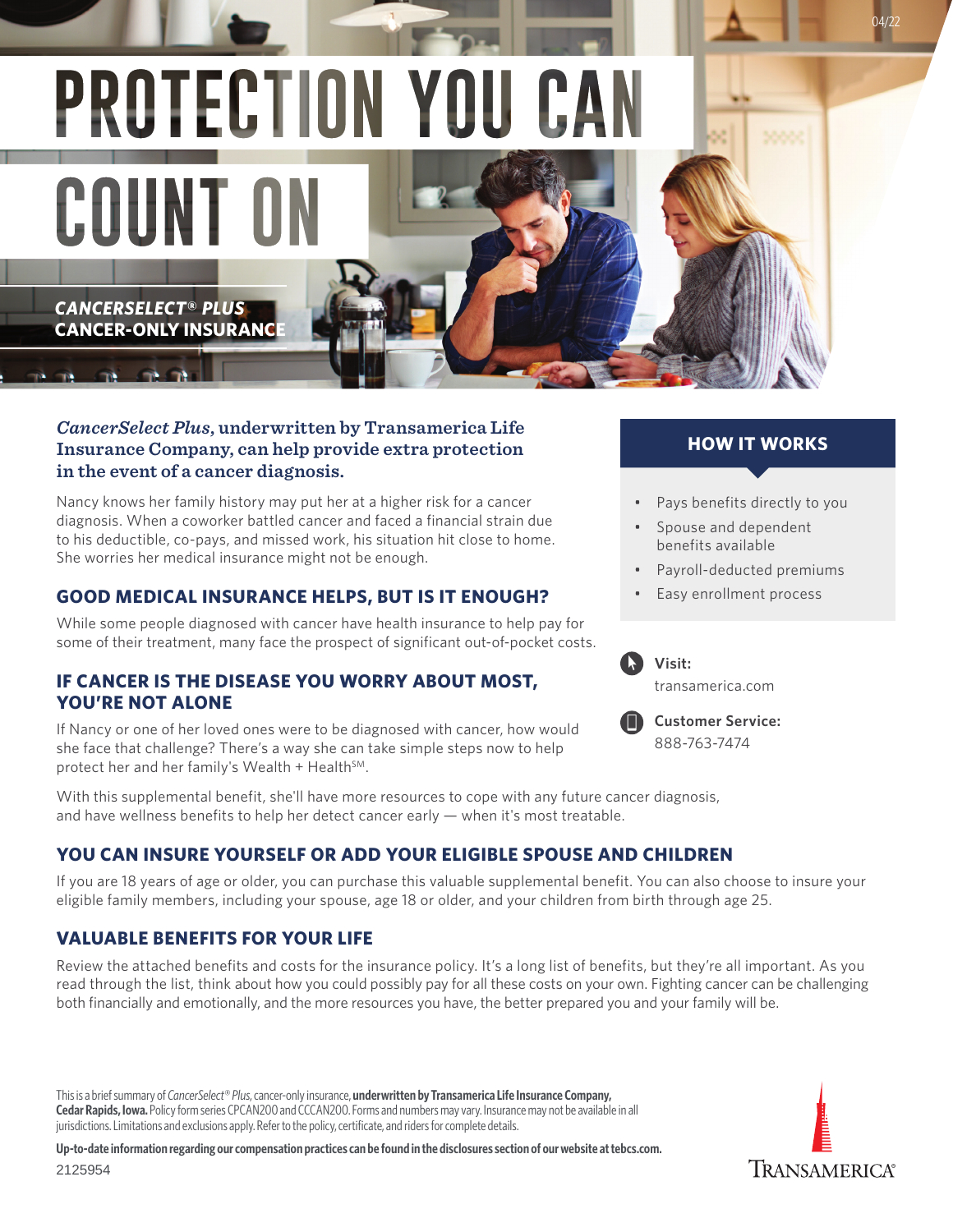| <b>Hospital</b><br><b>Benefits</b> | Plan Option 1 -<br>1.00 Units        | <b>Plan Option 2 -</b><br>$2.00$ Units | <b>Policy</b><br><b>Pays</b>                                                                                                                                |
|------------------------------------|--------------------------------------|----------------------------------------|-------------------------------------------------------------------------------------------------------------------------------------------------------------|
| <b>Hospital Confinement</b>        | \$100                                | \$200                                  | per day of covered<br>confinement                                                                                                                           |
| <b>Extended Benefits</b>           | \$200                                | \$400                                  | per day; begins on day 91 of<br>continuous confinement; in<br>lieu of all other benefits<br>(except surgery and<br>anesthesia)                              |
| <b>Attending Physician</b>         | \$20                                 | \$40                                   | per day while hospital<br>confined; one visit per<br>24-hour period                                                                                         |
| Inpatient Drugs and<br>Medicines   | \$15                                 | \$30                                   | per day while hospital<br>confined                                                                                                                          |
| <b>Private Duty Nurse</b>          | \$100                                | \$200                                  | per day while hospital<br>confined; must be authorized<br>by the attending physician;<br>cannot be hospital staff or a<br>family member                     |
| Ambulance                          | \$100                                | \$200                                  | for service by a licensed<br>ambulance service for<br>transportation to a hospital;<br>admittance required                                                  |
| <b>Extended Care Facility</b>      | \$100                                | \$200                                  | per day; up to the number of<br>days for the prior hospital<br>stay; admittance must be<br>within 14 days of hospital<br>discharge                          |
| Government or Charity<br>Hospital  | \$100                                | \$200                                  | per day of covered<br>confinement; in lieu of all<br>other benefits                                                                                         |
| <b>Hospice Care</b>                | \$100                                | \$200                                  | per day of hospice care;<br>100-day lifetime maximum;<br>not payable while hospital<br>confined                                                             |
| <b>Surgery</b><br><b>Benefits</b>  | <b>Plan Option 1 -</b><br>2.00 Units | <b>Plan Option 2 -</b><br>4.00 Units   | <b>Policy</b><br><b>Pays</b>                                                                                                                                |
| Inpatient<br>Surgery               | \$2,000                              | \$4,000                                | maximum benefit; actual<br>benefit is determined by the<br>surgery schedule in the<br>contract; for multiple<br>procedures in same incision                 |
| Outpatient                         | \$3,000                              | \$6,000                                | only the highest benefit is<br>paid; for multiple procedures<br>in separate incisions will pay<br>highest benefit and then 50%<br>for each lesser procedure |
| Anesthesia                         | 25%                                  | 25%                                    | of covered surgery benefit                                                                                                                                  |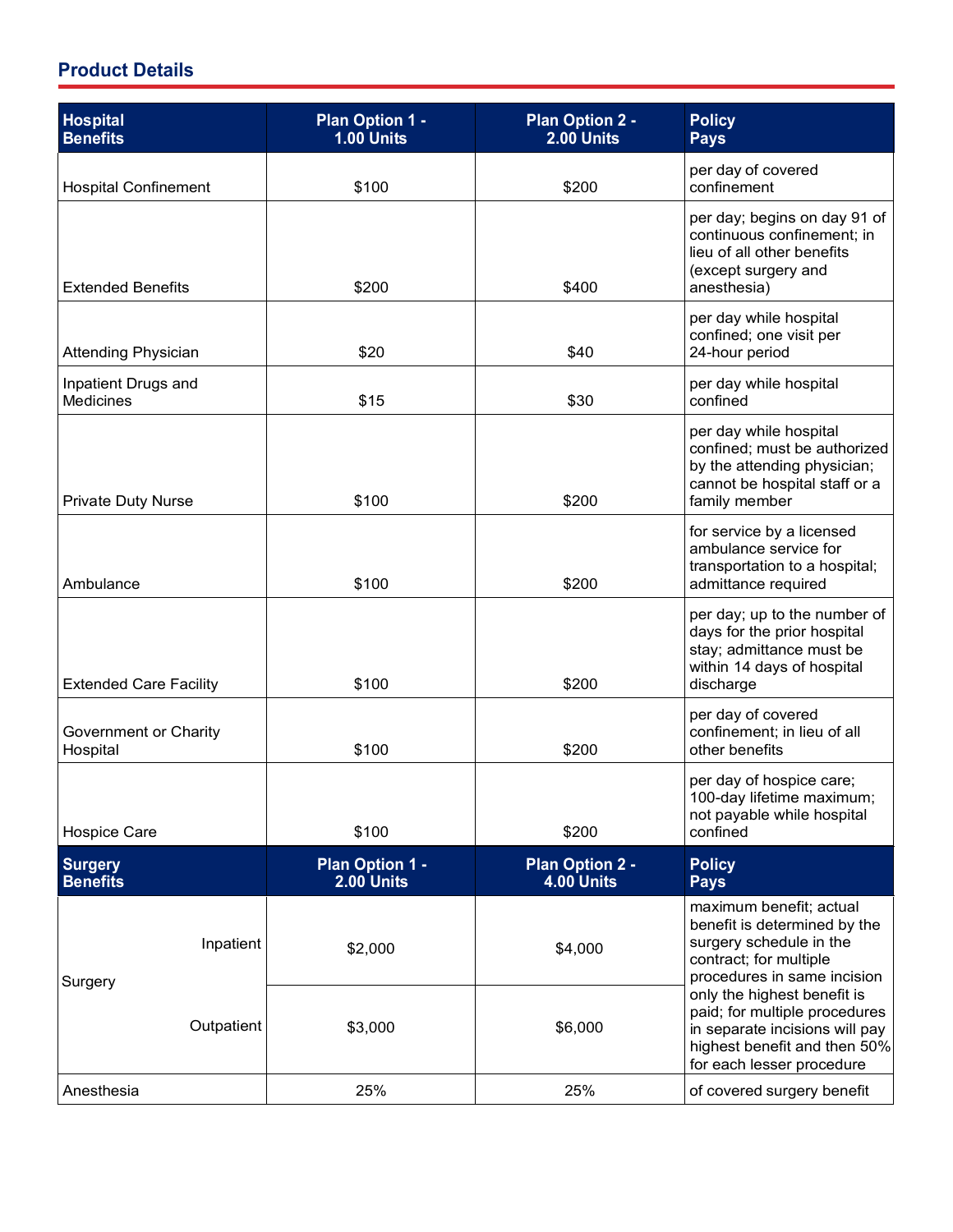| Prosthesis                                           |                                                                 | \$1,000                         | \$2,000                              | maximum benefit; pays<br>actual charges per device<br>requiring implantation                                                                                                                                |
|------------------------------------------------------|-----------------------------------------------------------------|---------------------------------|--------------------------------------|-------------------------------------------------------------------------------------------------------------------------------------------------------------------------------------------------------------|
| <b>Hair Prosthesis</b>                               |                                                                 | \$100                           | \$200                                | maximum benefit; pays<br>actual charges for wig to<br>cover hair loss from cancer<br>treatment                                                                                                              |
| Reconstructive<br>Surgery                            | <b>Breast</b><br>$Cancer -$<br>simple or<br>total<br>mastectomy | \$240                           | \$480                                |                                                                                                                                                                                                             |
|                                                      | <b>Breast</b><br>$Cancer -$<br>radical<br>mastectomy            | \$340                           | \$680                                | for reconstructive surgery<br>within 2 years of the initial<br>cancer removal; excludes<br>skin cancer and malignant<br>melanoma; benefit not<br>payable if paid under any<br>other provision of the policy |
|                                                      | Cancers of<br>the male or<br>female<br>genitalia                | \$340                           | \$680                                |                                                                                                                                                                                                             |
|                                                      | Cancer of<br>the head,<br>neck, or oral<br>cancers              | \$500                           | \$1,000                              |                                                                                                                                                                                                             |
| Second Surgical Opinion                              |                                                                 | \$200                           | \$400                                | when surgery is prescribed;<br>excludes skin cancer                                                                                                                                                         |
| <b>Ambulatory Surgical Center</b>                    |                                                                 | \$300                           | \$600                                | maximum per day; pays<br>actual charges for outpatient<br>surgery at an ambulatory<br>surgical center                                                                                                       |
| <b>Skin Cancer</b>                                   | One removal                                                     | \$150                           | \$300                                | for removal of skin cancer<br>(skin cancer does not include<br>malignant melanoma or<br>mycosis fungoides)                                                                                                  |
|                                                      | Per additional<br>removal                                       | \$70                            | \$140                                |                                                                                                                                                                                                             |
| <b>Radiation and</b><br><b>Chemotherapy Benefits</b> |                                                                 | Plan Option 1 -<br>$2.00$ Units | <b>Plan Option 2 -</b><br>3.00 Units | <b>Policy</b><br><b>Pays</b>                                                                                                                                                                                |
| Radiation and<br>Chemotherapy                        |                                                                 | \$10,000                        | \$15,000                             | maximum benefit per<br>12-month period; pays<br>actual charges                                                                                                                                              |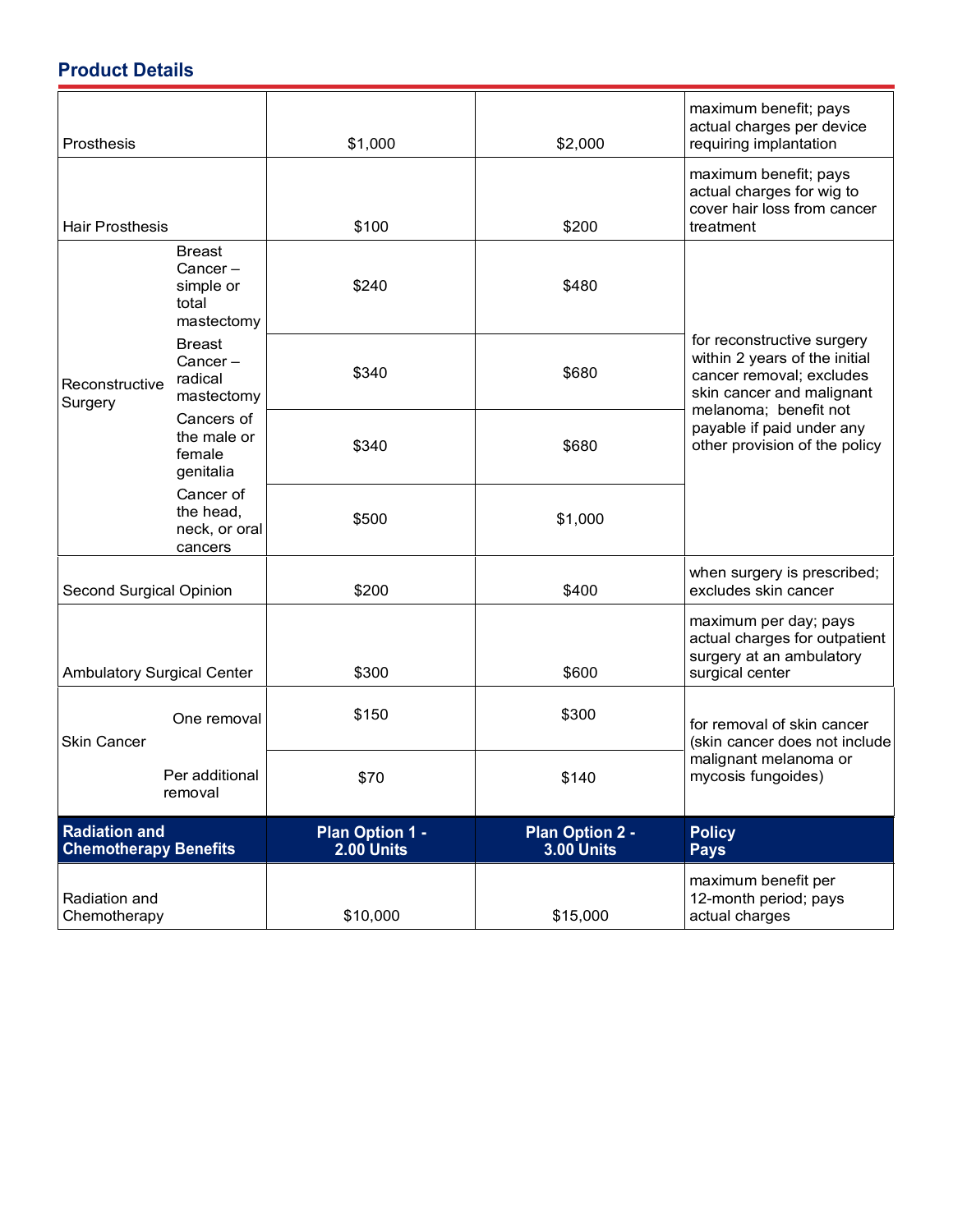| Associated Radiation &<br>Chemo Expenses                                    | \$500    | \$750    | maximum benefit per<br>12-month period; pays<br>actual charges for treatment<br>consultations and planning,<br>adjunctive therapy, radiation<br>management, chemotherapy<br>administration, physical<br>exams, checkups, and<br>laboratory or diagnostic<br>tests; transportation and<br>lodging are not included as<br>associated expenses                                                      |
|-----------------------------------------------------------------------------|----------|----------|--------------------------------------------------------------------------------------------------------------------------------------------------------------------------------------------------------------------------------------------------------------------------------------------------------------------------------------------------------------------------------------------------|
| Blood, Plasma, Blood<br>Components, Bone Marrow<br>and Stem Cell Transplant | \$10,000 | \$15,000 | maximum benefit per<br>12-month period; pays<br>actual charges                                                                                                                                                                                                                                                                                                                                   |
| Associated Blood & Plasma<br><b>Expenses</b>                                | \$500    | \$750    | maximum benefit per<br>12-month period; pays<br>actual charges for<br>administration of blood,<br>plasma and blood<br>components, transfusions,<br>processing and<br>procurement, or<br>cross-matching, treatment<br>consultations and planning,<br>physical exams, checkups,<br>and laboratory or diagnostic<br>tests; transportation and<br>lodging are not included as<br>associated expenses |
| New or Experimental<br>Treatment                                            | \$10,000 | \$15,000 | maximum benefit per<br>12-month period; pays<br>actual charges for drugs or<br>chemical substances<br>approved by the FDA for<br>experimental use on humans<br>or surgery or therapy<br>endorsed by either the NCI<br>or ACS for experimental<br>studies received in the US or<br>its territories                                                                                                |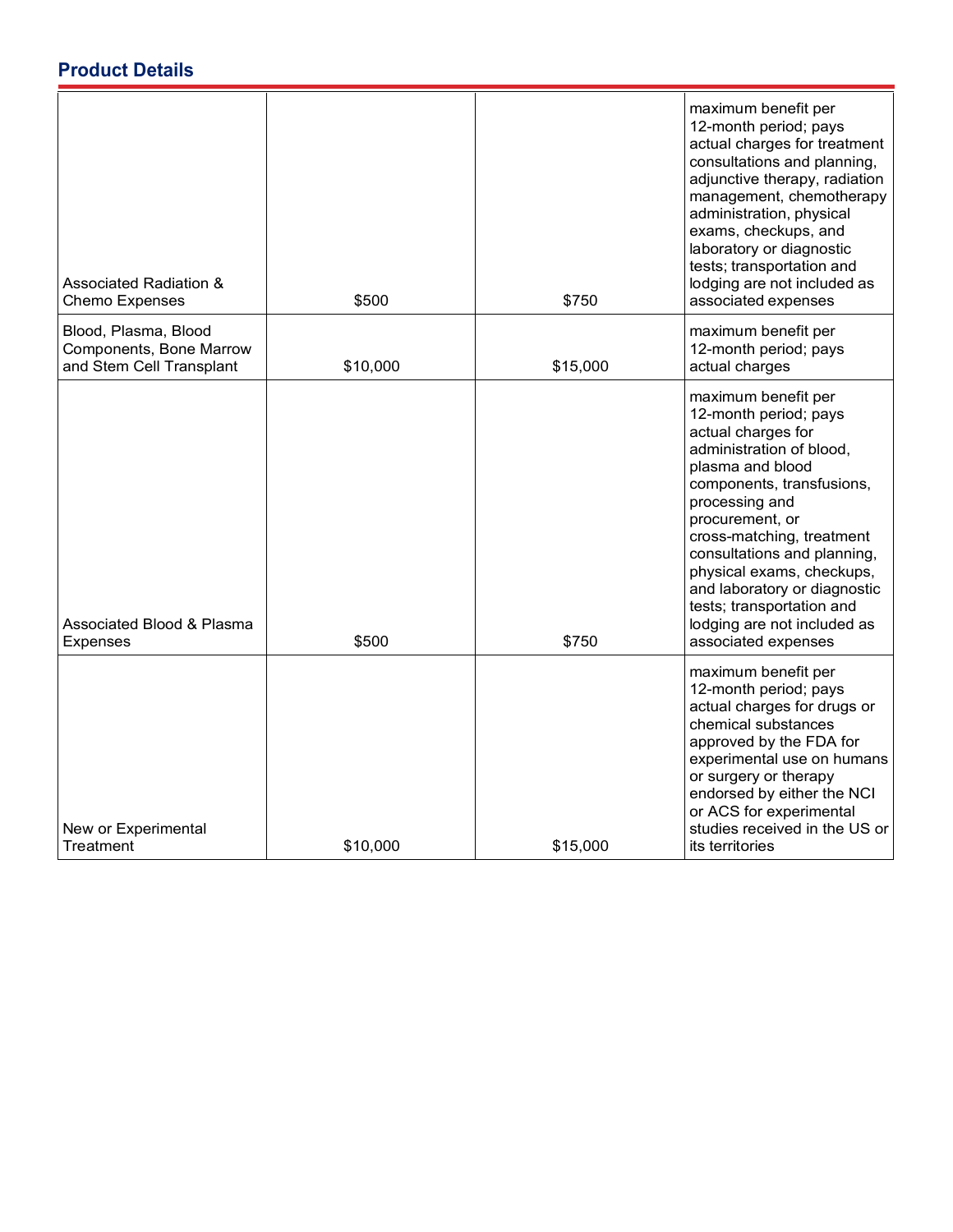| <b>Wellness &amp; Non-Medical</b><br><b>Benefits</b> | Plan Option 1 -<br>1.00 Units | <b>Plan Option 2 -</b><br>2.00 Units | <b>Policy</b><br><b>Pays</b>                                                                                                                                                                                                                                                                                                                                                                                   |
|------------------------------------------------------|-------------------------------|--------------------------------------|----------------------------------------------------------------------------------------------------------------------------------------------------------------------------------------------------------------------------------------------------------------------------------------------------------------------------------------------------------------------------------------------------------------|
| <b>Annual Cancer Screening</b>                       | \$50                          | \$100                                | per calendar year for cancer<br>screening tests:<br>$\bullet$ mammogram<br>• pap smear<br>• flexible sigmoidoscopy<br>• prostate-specific antigen<br>test<br>$\bullet$ chest x-ray<br>• hemocult stool specimen<br>· ultrasound<br>$\bullet$ CEA<br>$\bullet$ CA125<br>• biopsy<br>• thermography<br>• colonoscopy<br>• serum protein<br>electrophoresis<br>$\bullet$ bone marrow testing<br>· blood screening |
| <b>Magnetic Resonance</b><br>Imaging (MRI) Scan      | \$50                          | \$100                                | per calendar year for MRI<br>scan used as diagnostic tool<br>for breast cancer                                                                                                                                                                                                                                                                                                                                 |
| Non-Local Transportation                             | Included                      | Included                             | round-trip charges or private<br>vehicle allowance, up to 750<br>miles at \$0.40 per mile,<br>when required non-local<br>hospital confinement is more<br>than 50 miles from residence<br>for an insured person and an<br>adult immediate family<br>member during confinement;<br>payable once per<br>confinement                                                                                               |
| Family Member Lodging                                | \$50                          | \$100                                | per day (maximum 50 days<br>per 12 month period) for<br>lodging expenses for an<br>adult immediate family<br>member when non-local<br>hospital confinement is<br>required                                                                                                                                                                                                                                      |
| <b>Outpatient Lodging</b>                            | \$50                          | \$100                                | per day (maximum 50 days<br>per 12 month period) for<br>lodging expenses for an<br>insured person to receive<br>radiation or chemotherapy<br>on an outpatient basis if not<br>available locally                                                                                                                                                                                                                |
| Physical Therapy & Speech<br>Therapy                 | \$25                          | \$50                                 | per treatment; limit one<br>treatment per day                                                                                                                                                                                                                                                                                                                                                                  |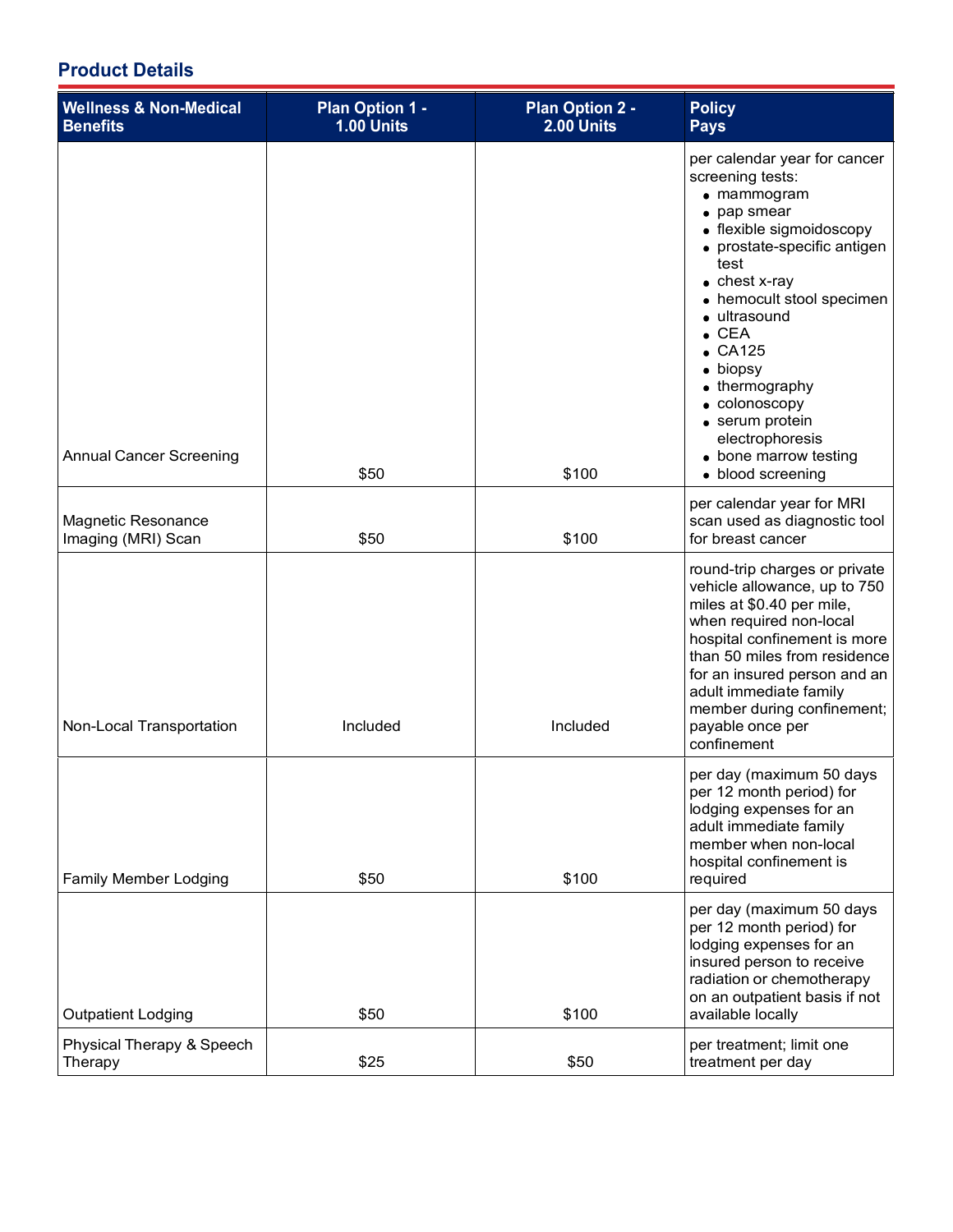| At-Home Nursing                                                                                      |                               | \$50                                 | \$100                                | per day, up to the number of<br>days of the prior hospital<br>stay when admitted within 14<br>days of hospital discharge                                                                                                                                                                                                                                               |
|------------------------------------------------------------------------------------------------------|-------------------------------|--------------------------------------|--------------------------------------|------------------------------------------------------------------------------------------------------------------------------------------------------------------------------------------------------------------------------------------------------------------------------------------------------------------------------------------------------------------------|
| <b>Waiver of Premium</b>                                                                             |                               | Included                             | Included                             | waives premium for total<br>disability due to cancer after<br>60 consecutive days of total<br>disability; total disability must<br>begin prior to the insured<br>person's 70th birthday                                                                                                                                                                                |
| <b>Cancer Maintenance</b><br><b>Therapy Benefit</b>                                                  |                               | <b>Plan Option 1 -</b><br>2.00 Units | <b>Plan Option 2 -</b><br>1.00 Units | <b>Policy</b><br><b>Pays</b>                                                                                                                                                                                                                                                                                                                                           |
| • Cancer Suppressive<br>Therapy<br>• Hematological Drugs<br>• Anti-Nausea Drugs<br>• Motility Agents |                               | \$2,000                              | \$1,000                              | maximum benefit per<br>12-month period; pays<br>actual charges                                                                                                                                                                                                                                                                                                         |
| <b>First Occurrence Rider</b><br><b>(Rider Form Series)</b><br>CROCC100, 200 or 300)                 |                               | Plan Option 1 -<br>2.00 Units        | <b>Plan Option 2 -</b><br>5.00 Units | <b>Policy</b><br><b>Pays</b>                                                                                                                                                                                                                                                                                                                                           |
| Initial Diagnosis Benefit                                                                            |                               | \$2,000                              | \$5,000                              | pays a one-time, lump-sum<br>benefit when an insured<br>person is initially diagnosed<br>with cancer for the first time<br>ever after the effective date<br>of insurance (except skin<br>cancer), based on a<br>microscopic examination of<br>fixed tissue or preparations<br>from the hemic system.<br>Clinical diagnosis is<br>accepted under certain<br>conditions. |
| <b>Intensive Care Rider</b><br><b>(Rider Form Series</b><br><b>CRICU100, 200 or 300)</b>             |                               | Plan Option 1 -<br>1.00 Units        | <b>Plan Option 2 -</b><br>2.00 Units | <b>Policy</b><br><b>Pays</b>                                                                                                                                                                                                                                                                                                                                           |
| Maximum of<br>45 days per<br>covered<br>confinement                                                  | <b>Intensive Care</b><br>Unit | \$100                                | \$200                                | per day of confinement in an<br>ICU such as a cardiac care<br>unit, burn unit, or neonatal<br>unit                                                                                                                                                                                                                                                                     |
|                                                                                                      | Step-Down<br>Unit             | \$50                                 | \$100                                | per day of confinement in a<br>step-down unit for<br>progressive, sub-acute or<br>intermediate care                                                                                                                                                                                                                                                                    |
| Ambulance Benefit                                                                                    |                               | \$200                                | \$400                                | maximum benefit; pays<br>actual charges; per period of<br>ICU confinement for<br>transportation between<br>medical facilities by a<br>licensed professional<br>ambulance service; benefit<br>is not payable if paid under<br>the base contract provision                                                                                                               |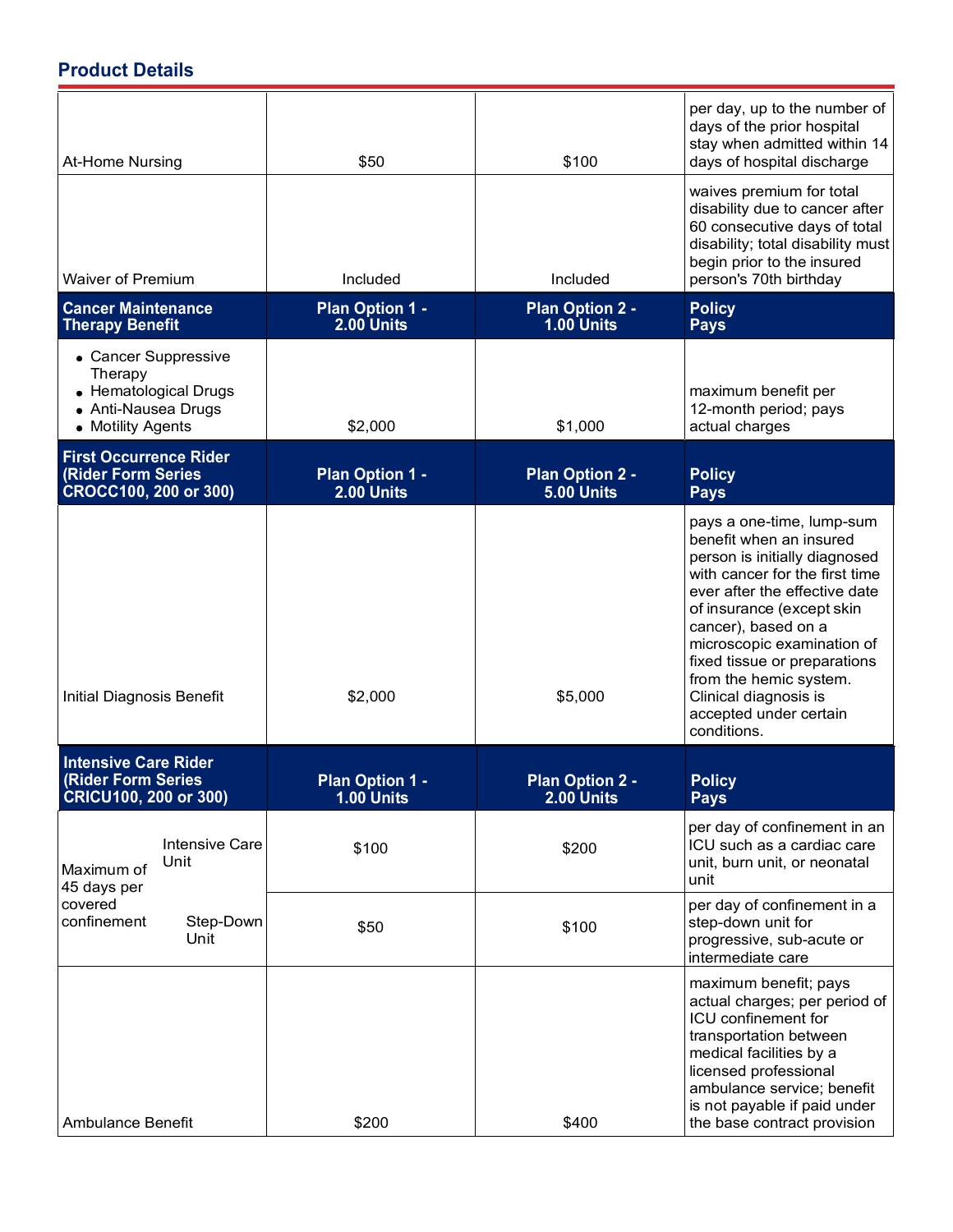### **Limitations and Exclusions**

We provide benefits only for cancer as defined herein, which is positively diagnosed while insurance is in force. It does not provide benefits for any other illness or disease.

- We may reduce or deny a claim or void insurance for loss incurred by an insured person:
	- During the first 2 years from the effective date of such insurance for any misstatements in the application which would have materially affected our acceptance of the risk;
	- At any time for fraudulent misstatements in the application.
- We will only pay for loss as a direct result of cancer. Proof of positive diagnosis must be submitted to us for each new claim. We will not pay for any other disease or incapacity that has been caused, complicated, worsened or affected by, or as a result of cancer, except as specifically covered under the contract.
- If a covered hospital confinement is due to more than one covered condition, benefits will be payable as though the confinement or expense were due to one condition. If a hospital confinement or expense is also due to a disease or condition that is not covered, benefits will be payable only for the part of the hospital confinement or expense due to the covered disease or condition.
- Under no condition will we pay any benefits for losses or medical expenses incurred prior to the effective date.

**Pre-Existing Condition Limitation** - No benefits are provided during the first 12 months for pre-existing conditions for which the insured person has been diagnosed, treated, or for which the insured person has incurred expense or has taken medication within 12 months prior to the effective date of such person's policy. Pre-existing condition also includes a condition that manifests itself in a way that would cause an ordinarily prudent person to seek medical advice, diagnosis, care or treatment.

**Total Disability** means the inability to perform all of the material and substantial duties of the employee's regular occupation. Total Disability will be considered to exist when under the regular care and attendance of a physician for the necessary treatment of cancer. After the first two years of Total Disability, the employee will continue to be considered Totally Disabled if unable to engage in any employment or occupation for which he or she is or becomes qualified by reason of education, training, or experience. On or after age 65, Total Disability will mean that a physician has certified that the employee is unable to perform two or more Activities of Daily Living (continence, transferring, dressing, toileting, eating and bathing) without direct personal assistance as a result of cancer.

**12-Month Benefit Period** - The initial 12-Month Benefit Period is the 12-month period beginning on the date of positive diagnosis. Subsequent 12-Month Benefit Periods begin on the same month and day as the immediately preceding 12-Month Benefit Period; however, if the insured person incurs no covered loss during the 3 months after the end of any 12-Month Benefit Period, the next 12-Month Benefit Period will begin on the next date a covered loss is incurred. Benefit Periods are determined separately for each insured person.

#### **First Occurrence Rider**

Benefits are not payable:

- For cancer diagnosed prior to the Effective Date of this Rider;
- For any other illness or disease other than internal Cancer;
- For Skin Cancer or any Cancer excluded from insurance by name or specific description.

#### **Intensive Care Rider**

We will only pay one daily indemnity benefit per day. We will not pay any benefits for loss resulting from:

- Specifically excluded diseases or conditions in the Contract or in this Rider;
- An attempted suicide while sane or insane or an intentionally self-inflicted injury;
- Any act of war either declared or undeclared;
- Alcoholism or drug addiction;
- Mental or nervous disorders;
- An overdose of drugs, narcotics, hallucinogens, unless administered on the advice of a Physician;
- Intoxication, or being under the influence of any intoxicant or narcotic, unless administered on the advice of a Physician;
- Injury received while engaging in an illegal occupation or activity.